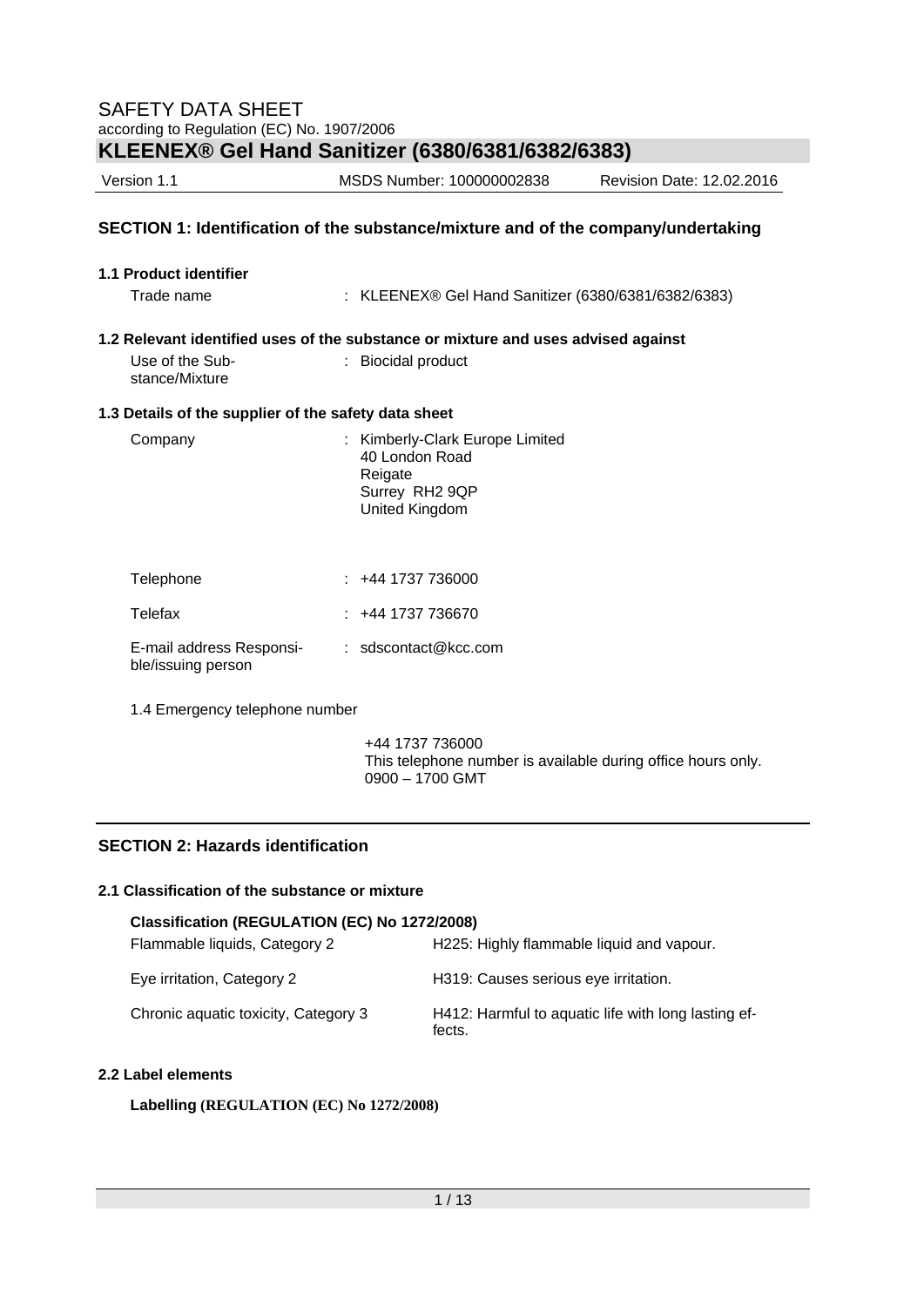## SAFETY DATA SHEET according to Regulation (EC) No. 1907/2006

| Version 1.1              | MSDS Number: 100000002838                                                                        | Revision Date: 12.02.2016                                                                                                                                                                                                                                                                   |
|--------------------------|--------------------------------------------------------------------------------------------------|---------------------------------------------------------------------------------------------------------------------------------------------------------------------------------------------------------------------------------------------------------------------------------------------|
| Hazard pictograms        |                                                                                                  |                                                                                                                                                                                                                                                                                             |
| Signal word              | Danger                                                                                           |                                                                                                                                                                                                                                                                                             |
| <b>Hazard statements</b> | H <sub>225</sub><br>H319<br>H412                                                                 | Highly flammable liquid and vapour.<br>Causes serious eye irritation.<br>Harmful to aquatic life with long lasting ef-<br>fects.                                                                                                                                                            |
| Precautionary statements | <b>Prevention:</b><br>P <sub>210</sub><br>P233<br>P273<br><b>Response:</b><br>P305 + P351 + P338 | Keep away from heat/sparks/open<br>flames/hot surfaces. - No smoking.<br>Keep container tightly closed.<br>Avoid release to the environment.<br>IF IN EYES: Rinse cautiously with wa-<br>ter for several minutes. Remove contact<br>lenses, if present and easy to do. Continue<br>rinsing. |
|                          | P337 + P313<br>P370 + P378                                                                       | If eye irritation persists: Get medical advice/<br>attention.<br>In case of fire: Use dry sand, dry chemical                                                                                                                                                                                |
|                          | Storage:                                                                                         | or alcohol-resistant foam to extinguish.                                                                                                                                                                                                                                                    |
|                          | P403 + P235<br>Disposal:                                                                         | Store in a well-ventilated place. Keep cool.                                                                                                                                                                                                                                                |
|                          | P <sub>501</sub>                                                                                 | Dispose of contents/ container to an ap-<br>proved waste disposal plant.                                                                                                                                                                                                                    |

## **KLEENEX® Gel Hand Sanitizer (6380/6381/6382/6383)**

## **2.3 Other hazards**

This substance/mixture contains no components considered to be either persistent, bioaccumulative and toxic (PBT), or very persistent and very bioaccumulative (vPvB) at levels of 0.1% or higher.

## **SECTION 3: Composition/information on ingredients**

#### **3.2 Mixtures**

Chemical nature : Mixture

## **Hazardous components**

| <b>Chemical Name</b> | CAS-No.<br>EC-No.<br>Registration<br>number | <b>Classification</b><br>(67/548/EEC) | Classification<br>(REGULATION<br>(EC) No<br>1272/2008)                    | Concentration<br>(%) |
|----------------------|---------------------------------------------|---------------------------------------|---------------------------------------------------------------------------|----------------------|
| Tetradecanol         | 112-72-1<br>204-000-3                       |                                       | Eye Irrit.2; H319<br>Aquatic Acute1;<br>H400<br>Aquatic Chronic1;<br>H410 | $>1 - 2.5$           |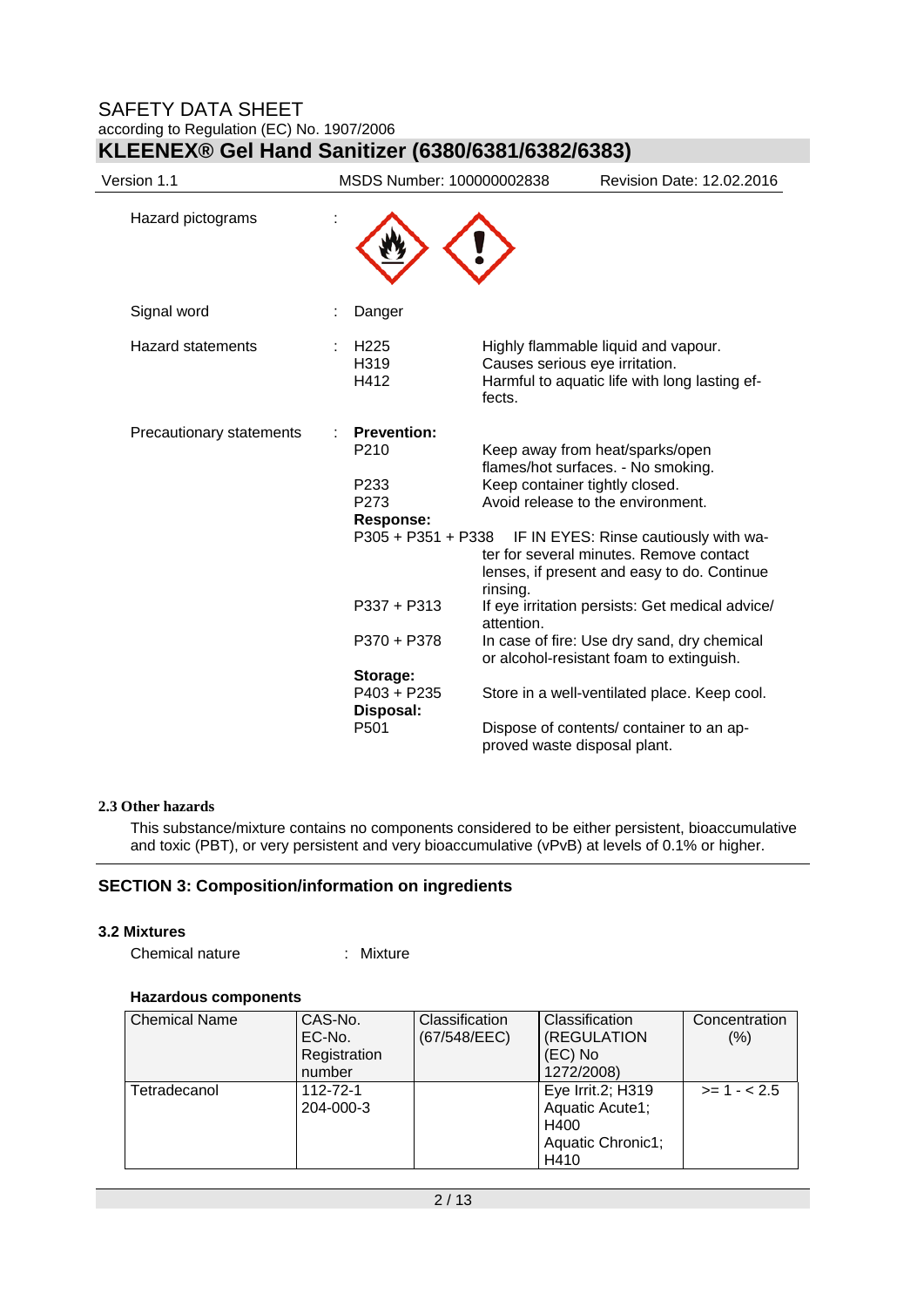Version 1.1 MSDS Number: 100000002838 Revision Date: 12.02.2016

| Substances with a workplace exposure limit : |  |  |
|----------------------------------------------|--|--|
|                                              |  |  |

| Substances with a workplace exposure limit : |                      |        |                                          |               |
|----------------------------------------------|----------------------|--------|------------------------------------------|---------------|
| Ethanol                                      | 64-17-5<br>200-578-6 | F: R11 | Flam. Lig.2; H225<br>l Eve Irrit.2: H319 | $>= 70 - 90$  |
| Glycerol                                     | 56-81-5<br>200-289-5 |        |                                          | $>= 1 - < 10$ |

For explanation of abbreviations see section 16.

## **SECTION 4: First aid measures**

## **4.1 Description of first aid measures**

| General advice          | : No hazards which require special first aid measures.<br>When symptoms persist or in all cases of doubt seek medical<br>advice. |
|-------------------------|----------------------------------------------------------------------------------------------------------------------------------|
| If inhaled              | : No hazards which require special first aid measures.                                                                           |
| In case of skin contact | : Not required under normal use.                                                                                                 |
| In case of eye contact  | : If in eyes, rinse with water for 15 minutes.<br>If eye irritation persists, consult a specialist.                              |
| If swallowed            | : Do NOT induce vomiting.<br>Consult a physician if necessary.                                                                   |
|                         | 4.2 Most important symptoms and effects, both acute and delayed                                                                  |
| <b>Risks</b>            | : Causes serious eye irritation.                                                                                                 |
|                         | 4.3 Indication of any immediate medical attention and special treatment needed                                                   |
| Treatment               | : No hazards which require special first aid measures.                                                                           |

## **SECTION 5: Firefighting measures**

| 5.1 Extinguishing media<br>Suitable extinguishing media               | : Alcohol-resistant foam<br>Dry chemical<br>Carbon dioxide (CO2)          |
|-----------------------------------------------------------------------|---------------------------------------------------------------------------|
| Unsuitable extinguishing<br>media                                     | : Water spray jet                                                         |
| 5.2 Special hazards arising from the substance or mixture<br>fighting | Specific hazards during fire- : Highly flammable liquid and vapour.       |
| Hazardous combustion prod-<br>ucts                                    | : Carbon monoxide, carbon dioxide and unburned hydrocar-<br>bons (smoke). |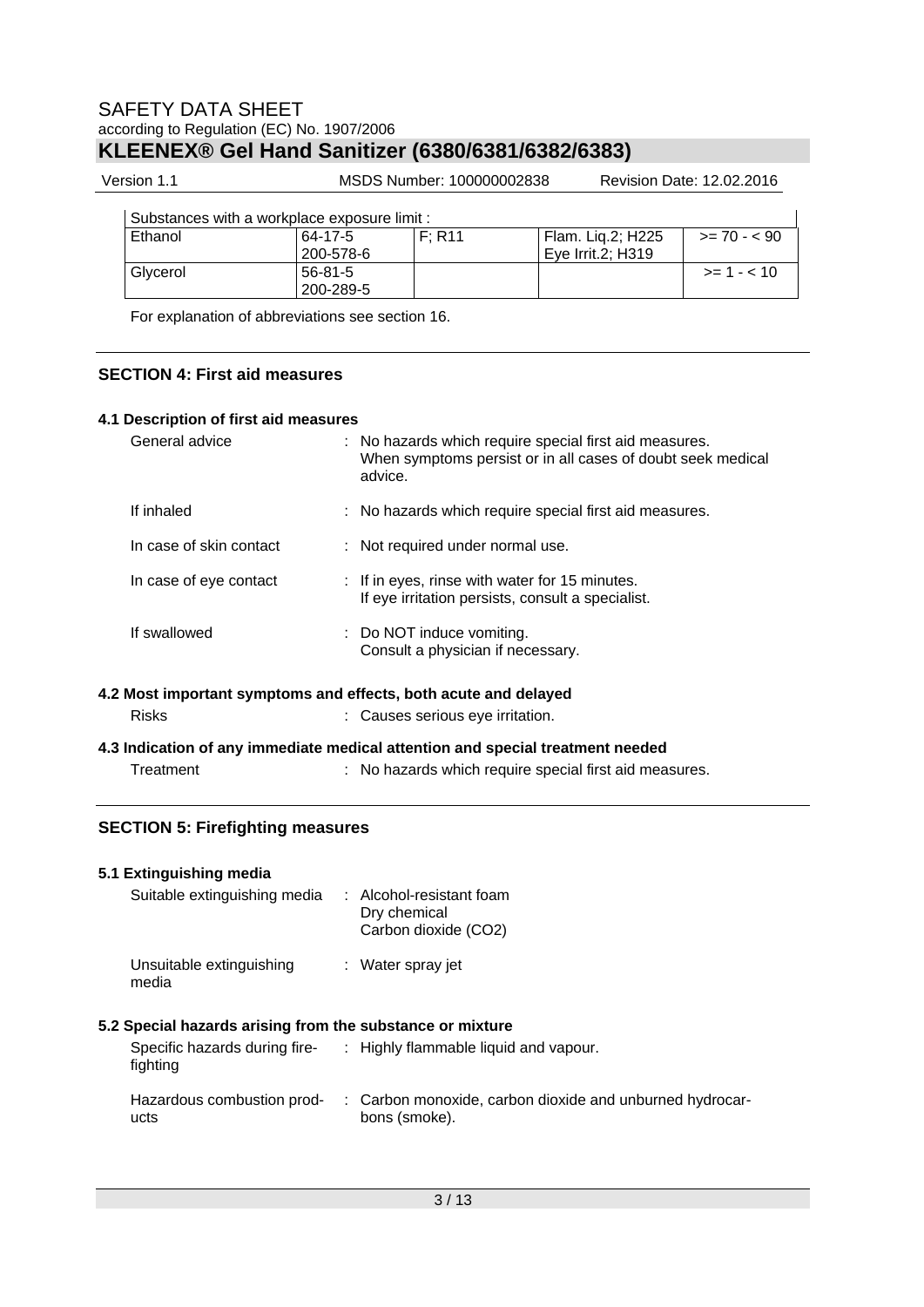## SAFETY DATA SHEET according to Regulation (EC) No. 1907/2006

## **KLEENEX® Gel Hand Sanitizer (6380/6381/6382/6383)**

| Version 1.1                                                                     | MSDS Number: 100000002838                                                                                      | Revision Date: 12.02.2016 |  |
|---------------------------------------------------------------------------------|----------------------------------------------------------------------------------------------------------------|---------------------------|--|
| 5.3 Advice for firefighters<br>Special protective equipment<br>for firefighters | : In the event of fire, wear self-contained breathing apparatus.                                               |                           |  |
| Specific extinguishing meth-<br>ods                                             | : Use extinguishing measures that are appropriate to local cir-<br>cumstances and the surrounding environment. |                           |  |
| Further information                                                             | : Standard procedure for chemical fires.                                                                       |                           |  |

## **SECTION 6: Accidental release measures**

# **6.1 Personal precautions, protective equipment and emergency procedures**

| Personal precautions | : Ensure adequate ventilation.  |
|----------------------|---------------------------------|
|                      | Remove all sources of ignition. |
|                      |                                 |

## **6.2 Environmental precautions**

## Environmental precautions : Do not allow uncontrolled discharge of product into the environment.

## **6.3 Methods and material for containment and cleaning up**

| Methods for cleaning up | : Soak up with inert absorbent material (e.g. sand, silica gel, |
|-------------------------|-----------------------------------------------------------------|
|                         | acid binder, universal binder, sawdust).                        |
|                         | Shovel into suitable container for disposal.                    |

## **6.4 Reference to other sections**

For personal protection see section 8.

## **SECTION 7: Handling and storage**

| 7.1 Precautions for safe handling<br>Advice on safe handling                                                         | : No special precautions required.                                                                                |
|----------------------------------------------------------------------------------------------------------------------|-------------------------------------------------------------------------------------------------------------------|
| Advice on protection against<br>fire and explosion                                                                   | : Take necessary action to avoid static electricity discharge<br>(which might cause ignition of organic vapours). |
| Hygiene measures                                                                                                     | : General industrial hygiene practice.                                                                            |
| 7.2 Conditions for safe storage, including any incompatibilities<br>Requirements for storage<br>areas and containers | : Keep containers tightly closed in a cool, well-ventilated place.                                                |
| 7.3 Specific end use(s)<br>Specific use(s)                                                                           | Biocidal product                                                                                                  |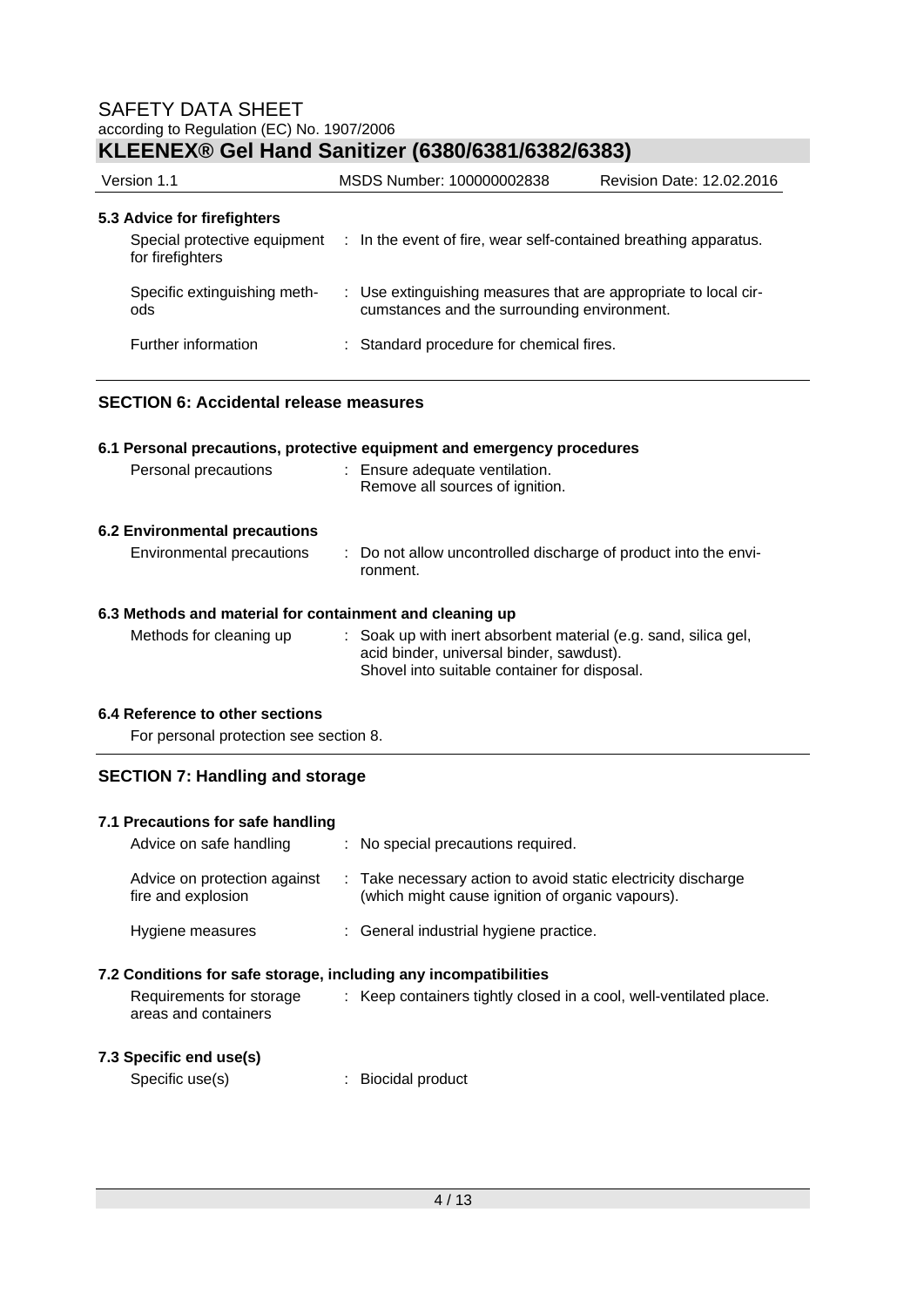Version 1.1 MSDS Number: 100000002838 Revision Date: 12.02.2016

## **SECTION 8: Exposure controls/personal protection**

## **8.1 Control parameters**

## **Occupational Exposure Limits**

| Components          | CAS-No.                                                                         | Value type (Form<br>of exposure) | Control parameters       | <b>Basis</b> |  |
|---------------------|---------------------------------------------------------------------------------|----------------------------------|--------------------------|--------------|--|
| Ethanol             | 64-17-5                                                                         | <b>TWA</b>                       | 1,000 ppm<br>1,920 mg/m3 | GB EH40      |  |
|                     |                                                                                 |                                  |                          |              |  |
| Further information | Where no specific short-term exposure limit is listed, a figure three times the |                                  |                          |              |  |
|                     | long-term exposure should be used                                               |                                  |                          |              |  |
| Glycerol            | $56 - 81 - 5$                                                                   | TWA (Mist)                       | $10 \text{ mg/m}$        | GB EH40      |  |
| Further information | Where no specific short-term exposure limit is listed, a figure three times the |                                  |                          |              |  |
|                     | long-term exposure should be used                                               |                                  |                          |              |  |

## **8.2 Exposure controls**

| Personal protective equipment<br>Eye protection | : Not required under normal use.                                       |
|-------------------------------------------------|------------------------------------------------------------------------|
| Hand protection                                 |                                                                        |
| Remarks                                         | : not required under normal use                                        |
| Skin and body protection                        | : Not required under normal use.                                       |
| Respiratory protection                          | : No personal respiratory protective equipment normally re-<br>quired. |
| Protective measures                             | : No special protective equipment required.                            |

## **SECTION 9: Physical and chemical properties**

### **9.1 Information on basic physical and chemical properties**

| Appearance                  | : gel          |
|-----------------------------|----------------|
| Colour                      | : colourless   |
| Odour                       | ∶ alcohol-like |
| рH                          | $: 7.5 - 8.5$  |
| Melting point/range         | : $<$ -20 °C   |
| Boiling point/boiling range | : 85 °C        |
| Flash point                 | : 14 °C        |
| Upper explosion limit       | : 15 %(V)      |
| Lower explosion limit       | : 3.5 %(V)     |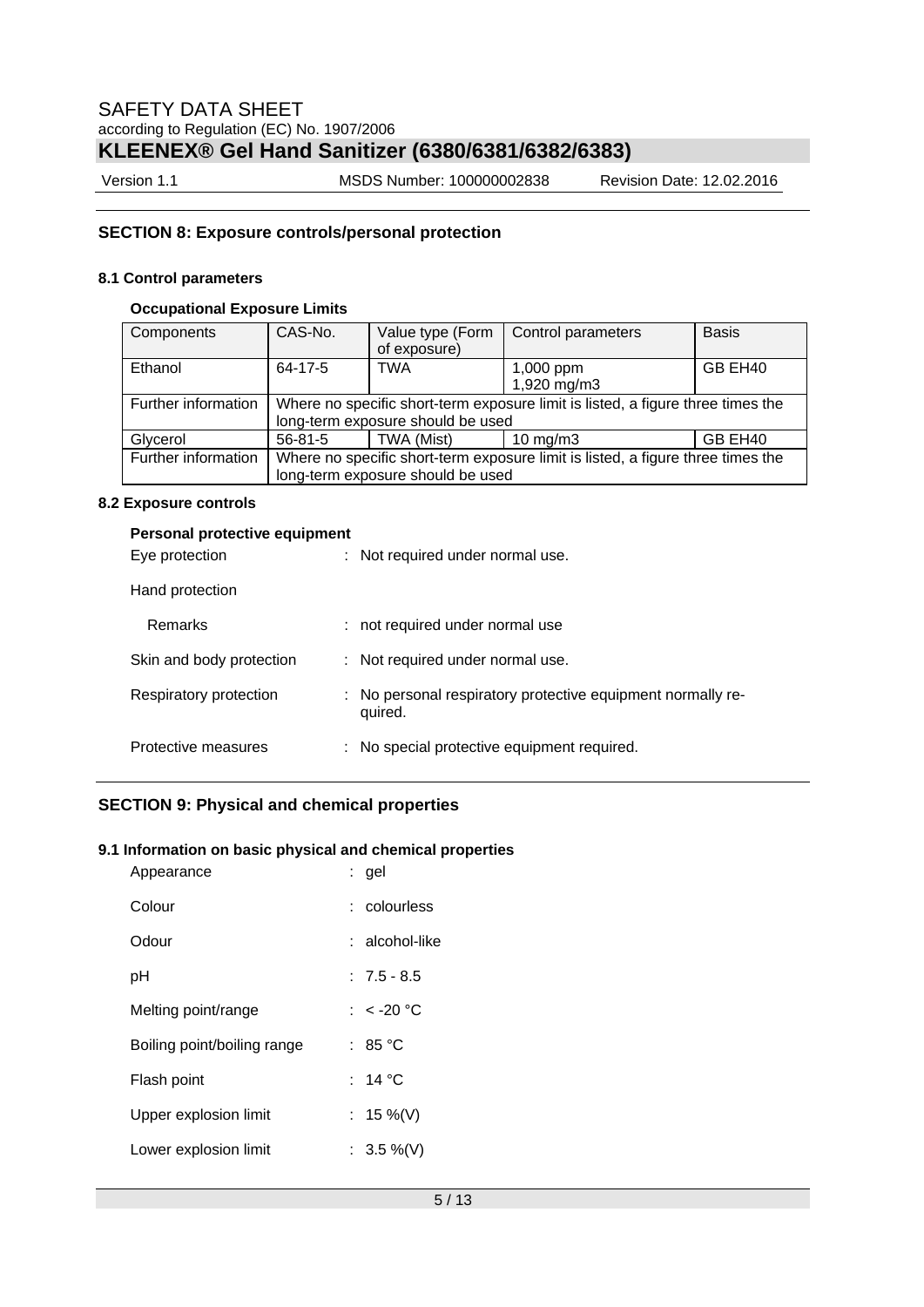| Version 1.1                                               | MSDS Number: 100000002838                                                 | Revision Date: 12.02.2016 |
|-----------------------------------------------------------|---------------------------------------------------------------------------|---------------------------|
| Density                                                   | $: 0.833 - 0.843$ g/cm3                                                   |                           |
| Solubility(ies)<br>Water solubility                       | : partly miscible                                                         |                           |
| Auto-ignition temperature                                 | : $>425^{\circ}$ C                                                        |                           |
| Viscosity<br>Viscosity, dynamic                           | $: 250$ mPa.s                                                             |                           |
| 9.2 Other information                                     |                                                                           |                           |
| No data available                                         |                                                                           |                           |
| <b>SECTION 10: Stability and reactivity</b>               |                                                                           |                           |
|                                                           |                                                                           |                           |
| 10.1 Reactivity<br>Not classified as a reactivity hazard. |                                                                           |                           |
| 10.2 Chemical stability<br><b>Stable</b>                  |                                                                           |                           |
| 10.3 Possibility of hazardous reactions                   |                                                                           |                           |
| Hazardous reactions                                       | : Keep away from oxidizing agents, and acidic or alkaline prod-<br>ucts.  |                           |
| 10.4 Conditions to avoid                                  |                                                                           |                           |
| Conditions to avoid                                       | : Heat, flames and sparks.                                                |                           |
| 10.5 Incompatible materials                               |                                                                           |                           |
| Materials to avoid                                        | Oxidizing agents                                                          |                           |
| 10.6 Hazardous decomposition products                     |                                                                           |                           |
| Hazardous decomposition<br>products                       | : Carbon monoxide, carbon dioxide and unburned hydrocar-<br>bons (smoke). |                           |

## **SECTION 11: Toxicological information**

## **11.1 Information on toxicological effects**

**Acute toxicity**  Not classified based on available information. **Components: Tetradecanol:**   $\therefore$  LD50 (Rat, male and female): > 2,000 mg/kg **Ethanol:**<br>**Acute oral toxicity** : LD50 (Rat, male and female): 10,470 mg/kg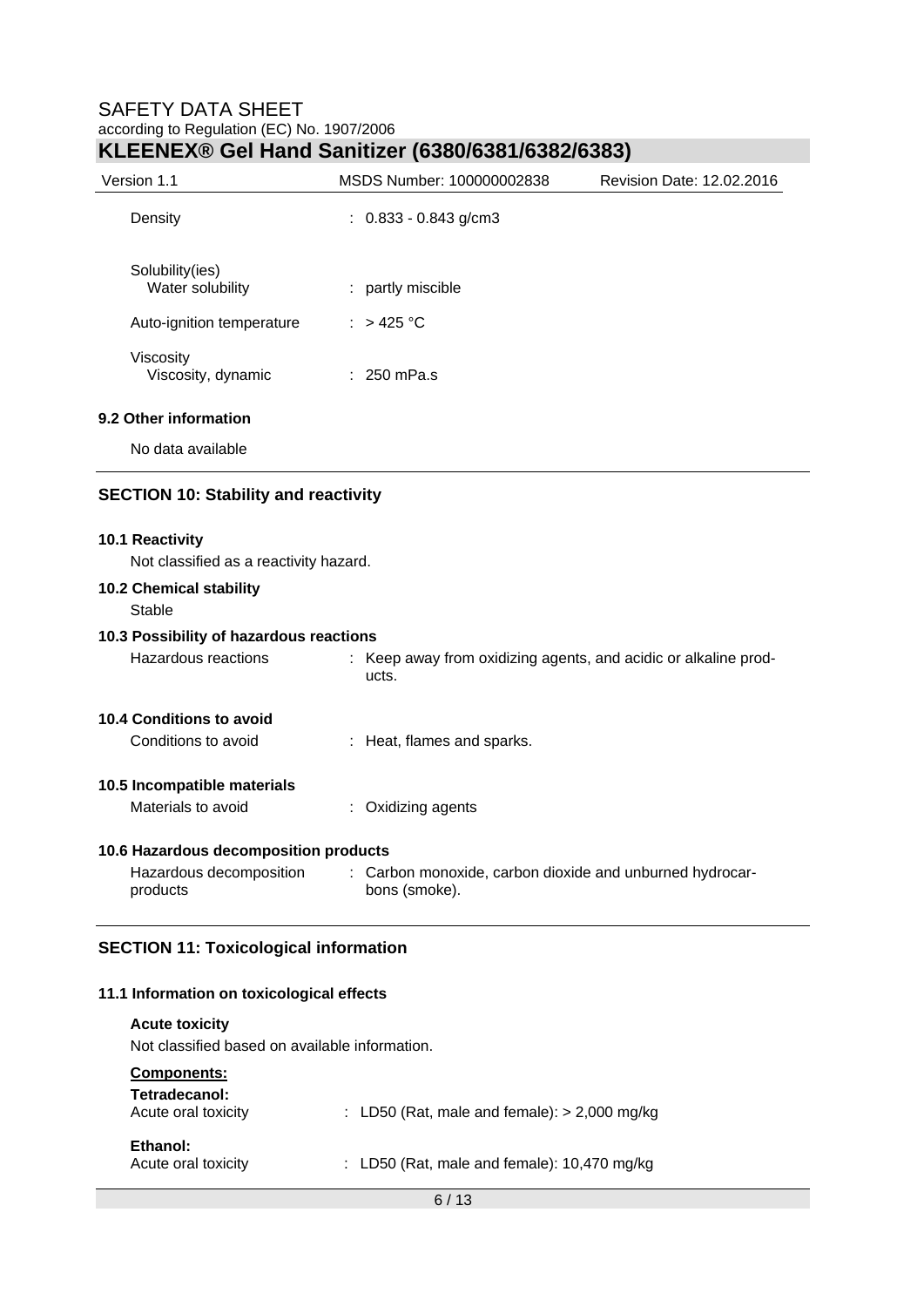| Version 1.1                      | MSDS Number: 100000002838                                                                                 | Revision Date: 12.02.2016 |
|----------------------------------|-----------------------------------------------------------------------------------------------------------|---------------------------|
|                                  | Method: OECD Test Guideline 401<br>GLP: no                                                                |                           |
| Acute inhalation toxicity        | : LC50 (Rat, male and female): 124.7 mg/l<br>Method: OECD Test Guideline 403<br>GLP: no                   |                           |
| Glycerol:<br>Acute oral toxicity | : LD50 Oral (Mouse, male): $23,000$ mg/kg<br>Method: Acute toxicity estimate<br>GLP: no                   |                           |
| Acute inhalation toxicity        | : LC50 (Rat, male): $> 2.75$ mg/l<br>Method: Acute toxicity estimate<br>GLP: no                           |                           |
| Acute dermal toxicity            | : LD50 Dermal (Guinea pig, male and female): $56,750$ mg/kg<br>Method: Acute toxicity estimate<br>GLP: no |                           |

## **Skin corrosion/irritation**

Not classified based on available information.

**Product:** 

Result: No skin irritation

#### **Components:**

**Tetradecanol:** 

Result: No skin irritation

#### **Ethanol:**

Species: Rabbit Method: OECD Test Guideline 404 Result: No skin irritation GLP: yes

#### **Glycerol:**

Species: Rabbit Method: No information available. Result: No skin irritation GLP: no

## **Serious eye damage/eye irritation**

Causes serious eye irritation.

## **Product:**

Result: Irritating to eyes.

## **Components:**

**Tetradecanol:**  Species: Rabbit Result: Eye irritation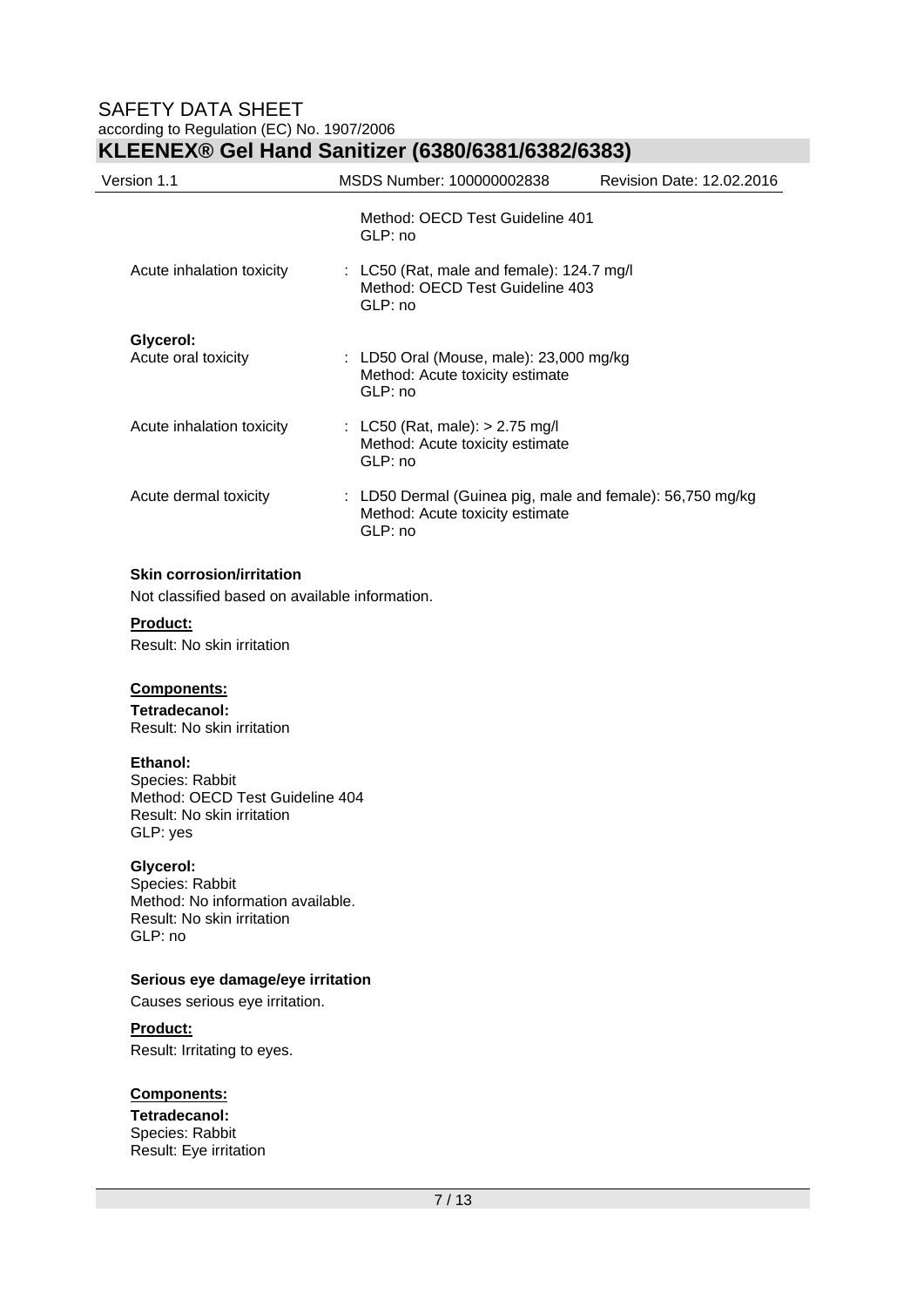Version 1.1 MSDS Number: 100000002838 Revision Date: 12.02.2016

#### **Ethanol:**

Species: Rabbit Method: OECD Test Guideline 405 Result: Eye irritation GLP: no

#### **Glycerol:**

Species: Rabbit Method: No information available. Result: No eye irritation GLP: no

#### **Respiratory or skin sensitisation**

Skin sensitisation: Not classified based on available information. Respiratory sensitisation: Not classified based on available information.

#### **Product:**

Remarks: Based on available data, the classification criteria are not met.

### **Components:**

**Tetradecanol:**  Result: Did not cause sensitisation on laboratory animals.

#### **Ethanol:**

Species: Mouse Method: OECD Test Guideline 429 Result: Did not cause sensitisation on laboratory animals. GLP: no

#### **Germ cell mutagenicity**

Not classified based on available information.

#### **Components:**

**Glycerol:**  Genotoxicity in vitro : Result: negative

#### **Carcinogenicity**

Not classified based on available information.

#### **Components:**

#### **Glycerol:**

Species: Rat, (male and female) Application Route: Oral Exposure time: 24 month(s) Frequency of Treatment: 1 daily

#### **Reproductive toxicity**

Not classified based on available information.

### **Components:**

**Glycerol:**  Effects on foetal development

: Test Type: Two-generation study Species: Rat, male and female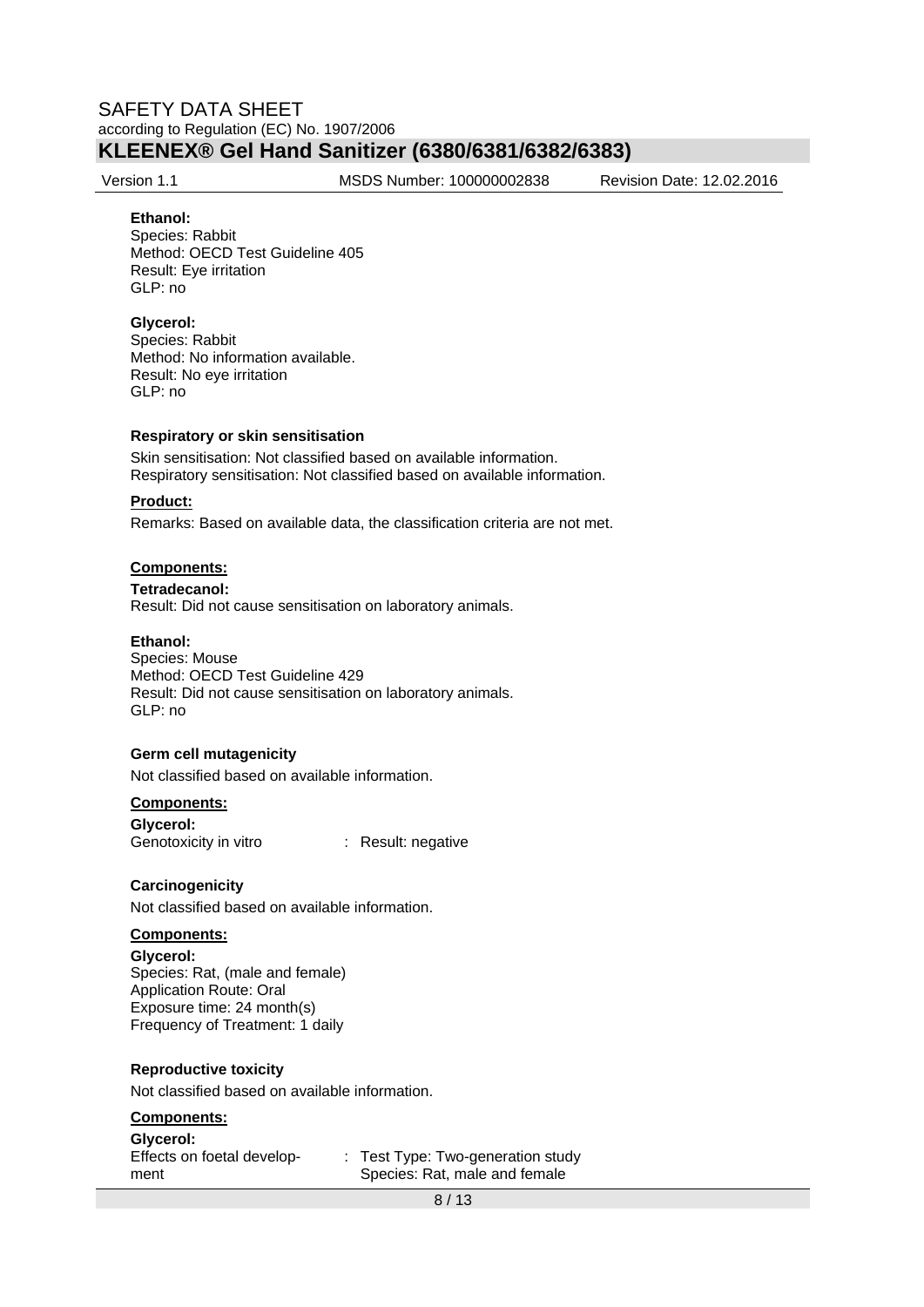Version 1.1 MSDS Number: 100000002838 Revision Date: 12.02.2016

 Application Route: Oral Dose: 2000 milligram per kilogram Frequency of Treatment: 1 daily

### **STOT - single exposure**

## **Product:**

Remarks: Not applicable

### **STOT - repeated exposure**

#### **Product:**

Remarks: Not applicable

### **Aspiration toxicity**

Not classified based on available information.

## **Product:**

No aspiration toxicity classification

## **SECTION 12: Ecological information**

### **12.1 Toxicity**

| <b>Components:</b><br>Tetradecanol:<br>Toxicity to fish                        | : $LC50:1$ mg/l<br>Exposure time: 96 h<br>Remarks: Aquatic toxicity is unlikely due to low solubility.                                                                                   |
|--------------------------------------------------------------------------------|------------------------------------------------------------------------------------------------------------------------------------------------------------------------------------------|
| Toxicity to daphnia and other<br>aquatic invertebrates                         | : $EC50:3.2 \text{ mg/l}$<br>Exposure time: 48 h<br>Remarks: No toxicity at the limit of solubility                                                                                      |
| Toxicity to daphnia and other<br>aquatic invertebrates (Chron-<br>ic toxicity) | $\therefore$ NOEC: 0.0016 mg/l<br>Exposure time: 21 d<br>Species: Daphnia magna (Water flea)<br>Method: OECD Test Guideline 211<br>GLP: yes                                              |
| Ethanol:                                                                       |                                                                                                                                                                                          |
| Toxicity to fish                                                               | : LC50 (Pimephales promelas (fathead minnow)): 14,200 mg/l<br>Exposure time: 96 h<br>Test Type: flow-through test<br>Method: No information available.<br>GLP: No information available. |
| Toxicity to daphnia and other<br>aquatic invertebrates                         | : EC50 (Ceriodaphnia dubia (water flea)): 5,012 mg/l<br>Exposure time: 48 h<br>Test Type: static test<br>Method: No information available.<br>GLP: No information available.             |
|                                                                                | 9/13                                                                                                                                                                                     |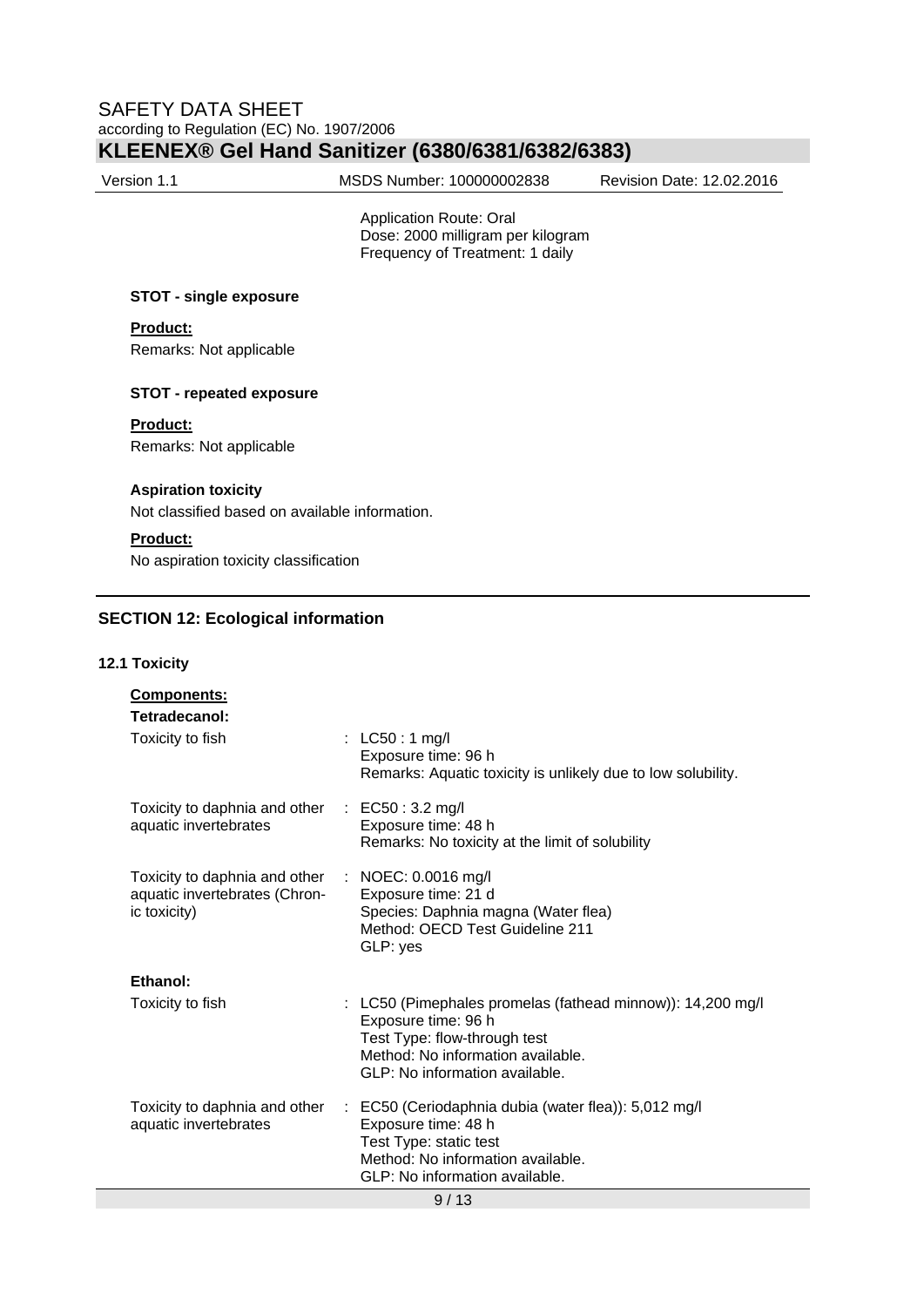## SAFETY DATA SHEET according to Regulation (EC) No. 1907/2006

| Version 1.1                                                                | MSDS Number: 100000002838                                                                                                                                                                                    | Revision Date: 12.02.2016 |
|----------------------------------------------------------------------------|--------------------------------------------------------------------------------------------------------------------------------------------------------------------------------------------------------------|---------------------------|
| Toxicity to algae                                                          | : EC50 (Pseudokirchneriella subcapitata (green algae)): 275<br>mg/l<br>Exposure time: 72 h<br>Test Type: static test<br>Method: No information available.<br>GLP: No information available.                  |                           |
| Glycerol:                                                                  |                                                                                                                                                                                                              |                           |
| Toxicity to fish                                                           | : LC50 (Oncorhynchus mykiss (rainbow trout)): 54,000 mg/l<br>Exposure time: 96 h<br>Test Type: static test<br>Method: No information available.<br>GLP: no                                                   |                           |
| Toxicity to daphnia and other<br>aquatic invertebrates                     | : EC50 (Daphnia magna (Water flea)): 1,955 mg/l<br>Exposure time: 48 h<br>Test Type: static test<br>Method: No information available.<br>GLP: no                                                             |                           |
| 12.2 Persistence and degradability                                         |                                                                                                                                                                                                              |                           |
| <b>Components:</b><br>Glycerol:                                            |                                                                                                                                                                                                              |                           |
| Biodegradability                                                           | : Result: Readily biodegradable                                                                                                                                                                              |                           |
| 12.3 Bioaccumulative potential                                             |                                                                                                                                                                                                              |                           |
| Components:<br>Tetradecanol:<br>Partition coefficient: n-<br>octanol/water | : $log Pow: 5.5$                                                                                                                                                                                             |                           |
| 12.4 Mobility in soil<br>No data available                                 |                                                                                                                                                                                                              |                           |
| 12.5 Results of PBT and vPvB assessment                                    |                                                                                                                                                                                                              |                           |
| <u>Product:</u><br>Assessment                                              | : This substance/mixture contains no components considered<br>to be either persistent, bioaccumulative and toxic (PBT), or<br>very persistent and very bioaccumulative (vPvB) at levels of<br>0.1% or higher |                           |
| 12.6 Other adverse effects<br>No data available                            |                                                                                                                                                                                                              |                           |

Product : Dispose of in accordance with local regulations.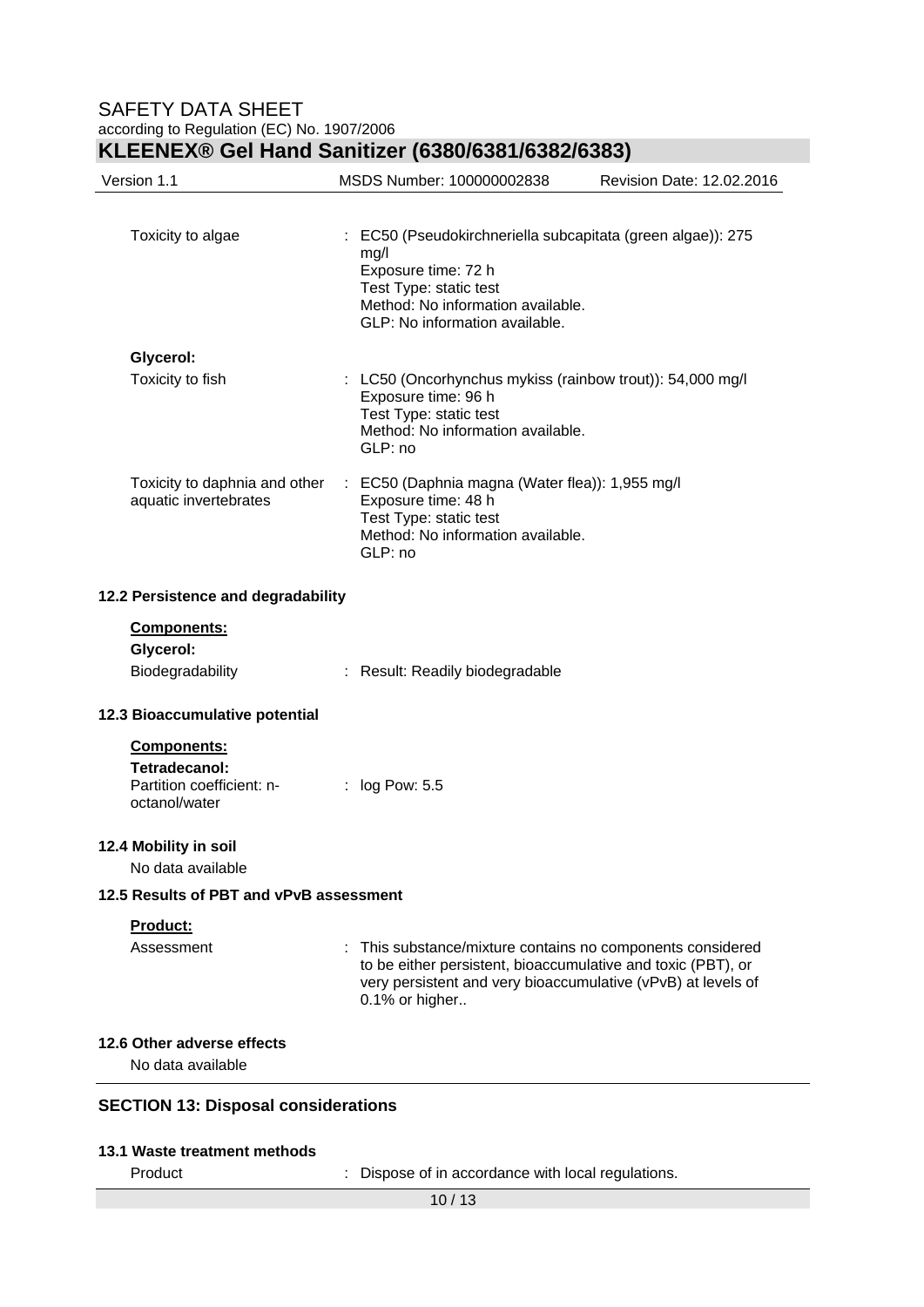| Version 1.1 | MSDS Number: 100000002838 | Revision Date: 12.02.2016 |
|-------------|---------------------------|---------------------------|
|             |                           |                           |

| Contaminated packaging | : Dispose of as unused product. |  |  |
|------------------------|---------------------------------|--|--|
|                        | Do not re-use empty containers. |  |  |

## **SECTION 14: Transport information**

| 14.1 UN number                                                      |                           |                               |
|---------------------------------------------------------------------|---------------------------|-------------------------------|
| <b>ADR</b>                                                          | ÷                         | <b>UN 1987</b>                |
| <b>IMDG</b>                                                         |                           | : UN 1987                     |
| <b>IATA</b>                                                         |                           | $:$ UN 1987                   |
| 14.2 UN proper shipping name                                        |                           |                               |
| <b>ADR</b>                                                          |                           | : ALCOHOLS N.O.S<br>(Ethanol) |
| <b>IMDG</b>                                                         |                           | : ALCOHOLS N.O.S<br>(Ethanol) |
| <b>IATA</b>                                                         |                           | : Alcohols N.O.S<br>(Ethanol) |
| 14.3 Transport hazard class(es)                                     |                           |                               |
| <b>ADR</b>                                                          | ÷.                        | 3                             |
| <b>IMDG</b>                                                         | ÷                         |                               |
| <b>IATA</b>                                                         |                           |                               |
| 14.4 Packing group                                                  |                           |                               |
| <b>ADR</b><br>Packing group<br><b>Classification Code</b><br>Labels | ÷<br>٠                    | Ш<br>F <sub>1</sub><br>3      |
| <b>IMDG</b><br>Packing group                                        |                           | : II                          |
| <b>IATA</b><br>Packing group                                        |                           | : II                          |
| <b>14.5 Environmental hazards</b>                                   |                           |                               |
| <b>ADR</b><br>Environmentally hazardous                             | $\mathbb{R}^{\mathbb{Z}}$ | no                            |
| <b>IMDG</b><br>Marine pollutant                                     |                           | no                            |
| 14.6 Special precautions for user<br>Not applicable                 |                           |                               |
|                                                                     |                           |                               |

## **14.7 Transport in bulk according to Annex II of MARPOL 73/78 and the IBC Code**

Not applicable for product as supplied.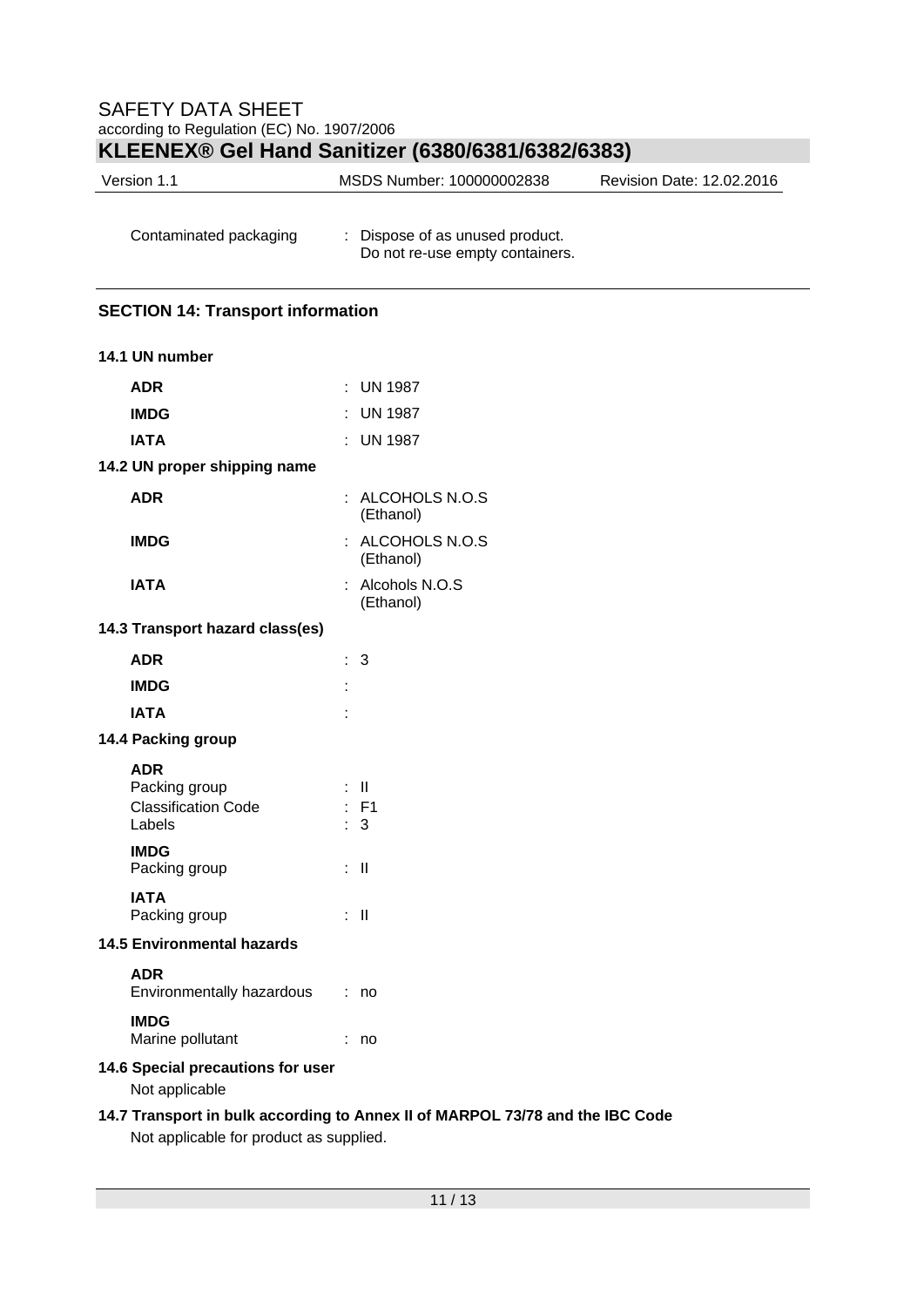Version 1.1 MSDS Number: 100000002838 Revision Date: 12.02.2016

### **SECTION 15: Regulatory information**

#### **15.1 Safety, health and environmental regulations/legislation specific for the substance or mixture**

Seveso III: Directive 2012/18/EU of the European Parliament and of the Council on the control of major-accident hazards involving dangerous substances.

|                                                                           |                                                                                                                                                                                                                                                                                                                                                              | Quantity 1 | Quantity 2 |  |  |
|---------------------------------------------------------------------------|--------------------------------------------------------------------------------------------------------------------------------------------------------------------------------------------------------------------------------------------------------------------------------------------------------------------------------------------------------------|------------|------------|--|--|
| P <sub>5</sub> c                                                          | <b>FLAMMABLE LIQUIDS</b>                                                                                                                                                                                                                                                                                                                                     | 5,000t     | 50,000 t   |  |  |
| 34                                                                        | Petroleum products: (a)<br>gasolines and naphthas,<br>(b) kerosenes (including jet<br>fuels), (c) gas oils (includ-<br>ing diesel fuels, home<br>heating oils and gas oil<br>blending streams)                                                                                                                                                               | 2,500t     | 25,000 t   |  |  |
| Volatile organic compounds                                                | Directive 2010/75/EU of 24 November 2010 on industrial<br>emissions (integrated pollution prevention and control)<br>80.8%<br>Volatile CMR compounds: 0 %<br>Volatile CMR compounds: 825.61 g/l<br>Directive 2010/75/EU of 24 November 2010 on industrial<br>emissions (integrated pollution prevention and control)<br>80.8%<br>Volatile CMR compounds: 0 % |            |            |  |  |
|                                                                           | Volatile CMR compounds: 681.18 g/l                                                                                                                                                                                                                                                                                                                           |            |            |  |  |
| The components of this product are reported in the following inventories: |                                                                                                                                                                                                                                                                                                                                                              |            |            |  |  |
| <b>REACH</b>                                                              | : This mixture contains only ingredients which have been sub-<br>ject to a pre-registration according to Regulation (EC) No.<br>1907/2006 (REACH).                                                                                                                                                                                                           |            |            |  |  |
| <b>CH INV</b>                                                             | This polymer contains monomers listed on the Swiss Invento-<br>ry.                                                                                                                                                                                                                                                                                           |            |            |  |  |

### **15.2 Chemical Safety Assessment**

No information available.

## **SECTION 16: Other information**

| <b>Full text of R-Phrases</b>    |                                                                                                       |
|----------------------------------|-------------------------------------------------------------------------------------------------------|
| R <sub>11</sub>                  | : Highly flammable.                                                                                   |
| <b>Full text of H-Statements</b> |                                                                                                       |
| H <sub>225</sub>                 | : Highly flammable liquid and vapour.                                                                 |
| H <sub>319</sub>                 | : Causes serious eye irritation.                                                                      |
|                                  | The information provided in this Safety Data Sheet is correct to the best of our knowledge, infor-    |
|                                  | mation and belief at the date of its publication. The information given is designed only as a guid-   |
|                                  | ance for safe handling, use, processing, storage, transportation, disposal and release and is not to  |
|                                  | be considered a warranty or quality specification. The information relates only to the specific mate- |